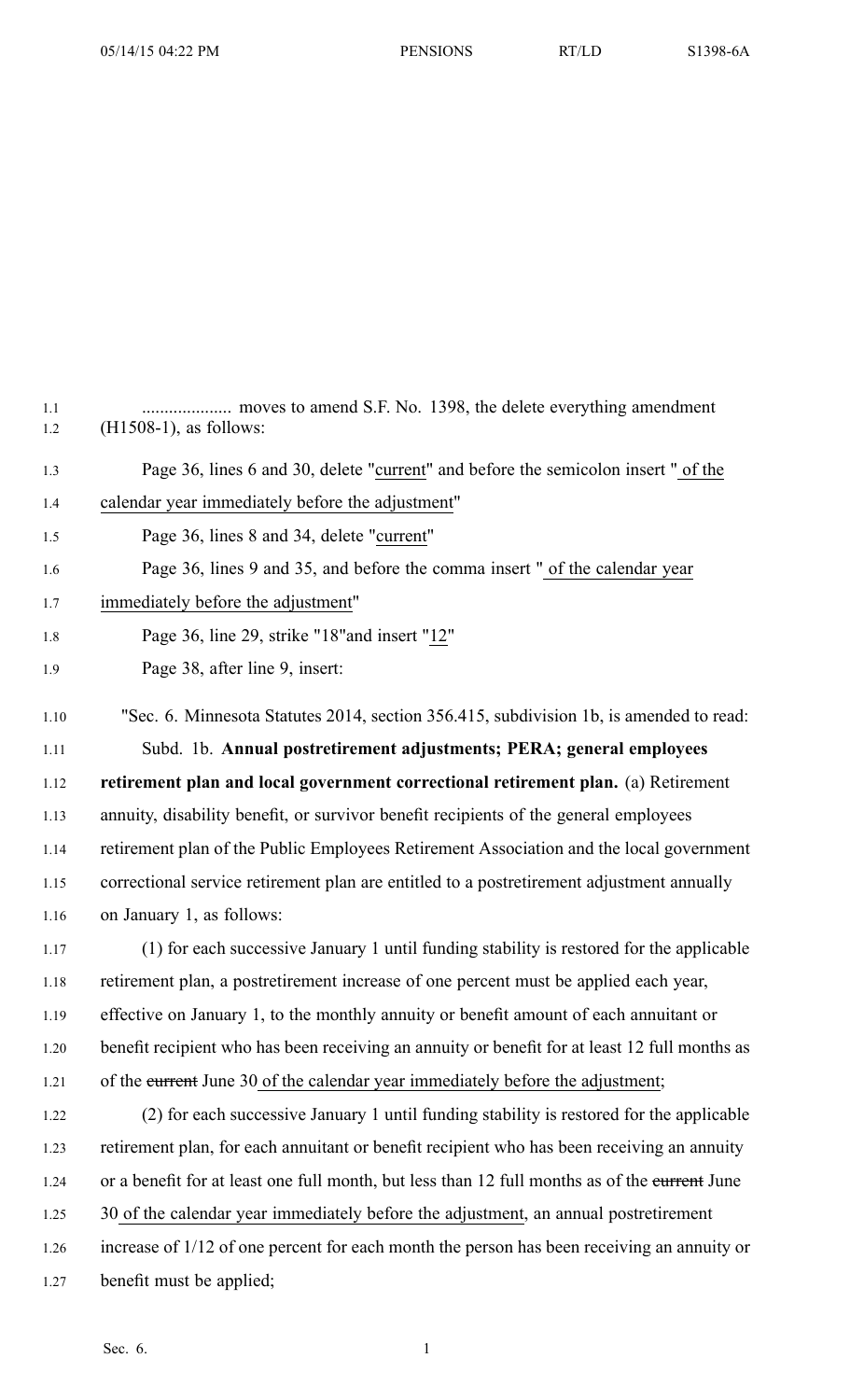05/14/15 04:22 PM PENSIONS RT/LD S1398-6A

2.1 (3) for each January 1 following the restoration of funding stability for the applicable 2.2 retirement plan, <sup>a</sup> postretirement increase of 2.5 percen<sup>t</sup> must be applied each year, 2.3 effective January 1, to the monthly annuity or benefit amount of each annuitant or benefit 2.4 recipient who has been receiving an annuity or benefit for at least 12 full months as of the 2.5 current June 30 of the calendar year immediately before the adjustment; and 2.6 (4) for each January 1 following restoration of funding stability for the applicable 2.7 retirement plan, for each annuity or benefit recipient who has been receiving an annuity or 2.8 <sup>a</sup> benefit for at least one full month, but less than 12 full months as of the current June 2.9 30 of the calendar year immediately before the adjustment, an annual postretirement 2.10 increase of 1/12 of 2.5 percen<sup>t</sup> for each month the person has been receiving an annuity or 2.11 benefit must be applied. 2.12 (b) Funding stability is restored when the market value of assets of the applicable 2.13 retirement plan equals or exceeds 90 percen<sup>t</sup> of the actuarial accrued liabilities of the 2.14 applicable plan in the two most recent consecutive actuarial valuations prepared under 2.15 section 356.215 and the standards for actuarial work by the approved actuary retained by 2.16 the Public Employees Retirement Association under section 356.214. 2.17 (c) After having met the definition of funding stability under paragraph (b), the 2.18 increase provided in paragraph (a), clauses (1) and (2), rather than an increase under 2.19 subdivision 1, is again to be applied in <sup>a</sup> subsequent year or years if the market value of 2.20 assets of the applicable plan equals or is less than: 2.21 (1) 85 percen<sup>t</sup> of the actuarial accrued liabilities of the applicable plan for two 2.22 consecutive actuarial valuations; or 2.23 (2) 80 percen<sup>t</sup> of the actuarial accrued liabilities of the applicable plan for the most 2.24 recent actuarial valuation. 2.25 (d) An increase in annuity or benefit payments under this section must be made 2.26 automatically unless written notice is filed by the annuitant or benefit recipient with the 2.27 executive director of the Public Employees Retirement Association requesting that the 2.28 increase not be made. 2.29 **EFFECTIVE DATE.** This section is effective June 30, 2015." 2.30 Page 40, lines 14 and 26, delete "current" and before the semicolon insert " of the 2.31 calendar year immediately before the adjustment" 2.32 Page 40, line 18, delete "current" and before the comma insert " of the calendar 2.33 year immediately before the adjustment" 2.34 Page 40, line 29, delete "current " 2.35 Page 40, line 30, before the comma insert " of the calendar year immediately before 2.36 the adjustment"